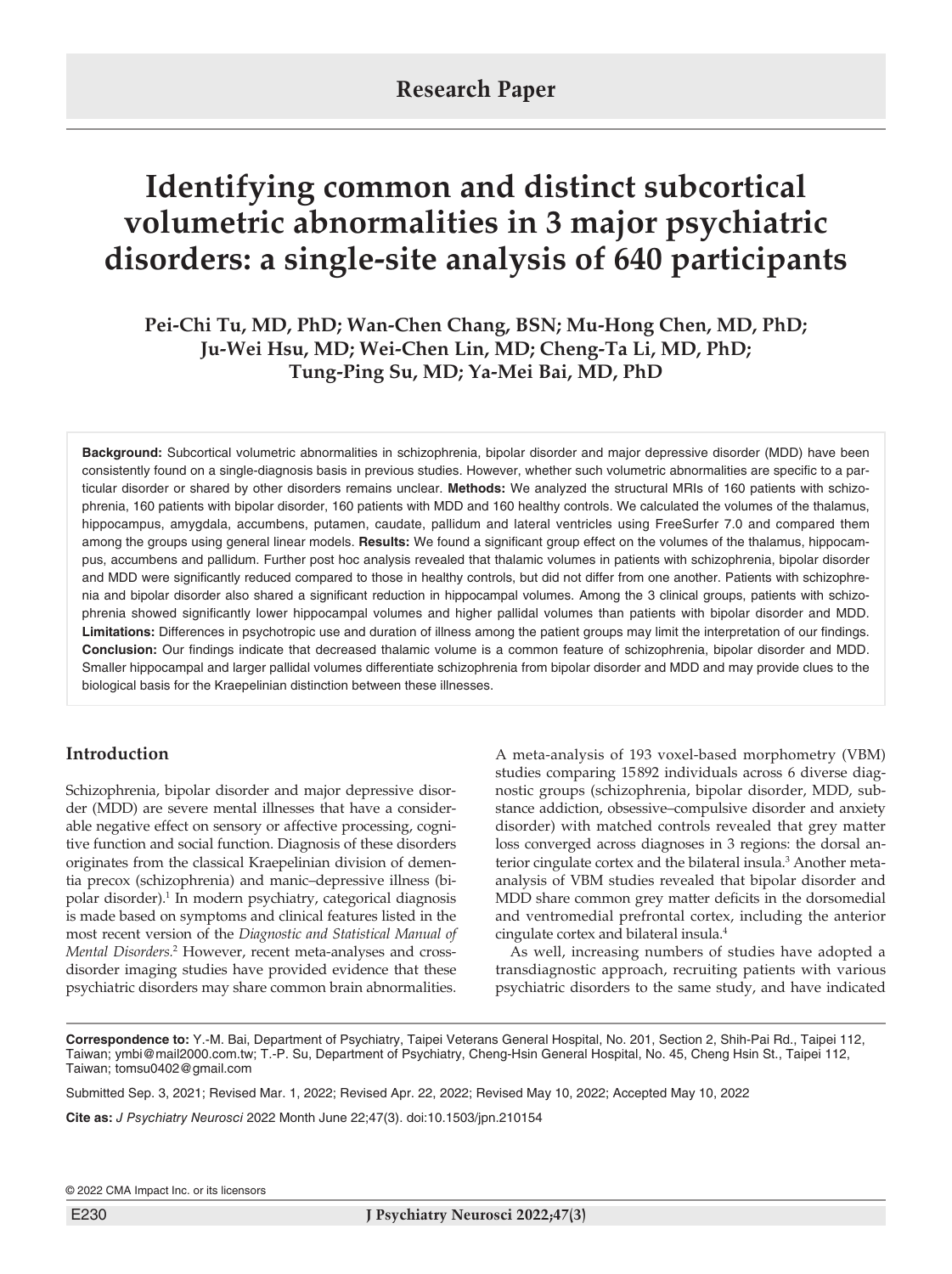the potential to directly identify common neural substrates across disorders. One study demonstrated that both bipolar disorder and schizophrenia presented with substantial volume reductions in the thalamus, hippocampus and nucleus accumbens,<sup>5</sup> and suggested a common underlying subcortical pathophysiology. A VBM study that included patients with first-episode psychosis, MDD, posttraumatic stress disorder and obsessive–compulsive disorder found that enlargement of the putamen was common to these 4 groups of patients.6 A cross-disorder study that included different psychiatric disorders could help delineate common and distinct neural abnormalities in these disorders.

Subcortical structures may play a vital role in the pathogenesis of psychiatric disorders because of their extensive cortico-subcortical circuits. These circuits have abundant neurons that produce major neural modulators, such as dopamine, serotonin and norepinephrine, which are the targets of various psychotropic medications. Subcortical volumetric abnormalities have been well studied on a single-diagnosis basis and have been demonstrated in a range of psychiatric disorders.

In a large meta-analysis,<sup>7</sup> schizophrenia was associated with reduced volumes in the thalamus, hippocampus and amygdala, and with enlarged structures in the pallidum and putamen. A stronger leftward asymmetry of the volume of the pallidum in schizophrenia has also been reported.<sup>8</sup> Bipolar disorder has been associated with reduced volumes in the thalamus and hippocampus.9 MDD has been associated with reduced volumes in the hippocampus, $10$  thalamus $11$  and putamen.11 A large meta-analysis using shape analysis also demonstrated that patients with adolescent-onset MDD had lower thickness and surface area in hippocampal subfields and the basolateral amygdala.<sup>12</sup> Notably, a recent study involving people with an at-risk mental state revealed volume expansion in the caudate and globus pallidus, suggesting that subcortical volumetric abnormalities cannot be explained by medication effects only and might be related to a general vulnerability to psychopathology.13 Together, these findings confirm the vital role of subcortical structures in major psychiatric disorders. However, a limitation of these studies is that they focused on only a single disorder, making it less clear if such volumetric abnormalities are specific to a particular disorder or shared by several.

In the present study, we used a single-site data set to evaluate subcortical volumes in patients with 3 major psychiatric disorders (schizophrenia, bipolar disorder and MDD) and to test the hypothesis that common subcortical volumetric abnormalities exist and extend across diagnoses. We focused on 7 structures: the thalamus, hippocampus, amygdala, putamen, caudate, accumbens and pallidum. We collected data using the same MRI machine and acquisition parameters between 2010 and 2019, minimizing the potential confounding effects of medical centre, MRI machine and acquisition parameters compared to previous large-scale metaanalysis studies. In addition to identifying common deficits, we also aimed to identify volumetric differences among these 3 major psychiatric disorders and understand possible biological substrates for diagnostic classification.

# **Methods**

#### *Participants*

In the present study, we included 160 patients with schizophrenia, 160 patients with bipolar disorder (145 patients with bipolar I and 15 patients with bipolar II), 160 patients with MDD and 160 healthy controls. Participant ages ranged from 18 to 64 years. We selected participants from a singlesite MRI data set to match the age and sex of the 4 groups as much as possible; however, we could not match the MDD sample to the other groups by sex because of the high number of women in the data set. The MDD group also had a shorter duration of illness than the schizophrenia and bipolar disorder groups because we matched participants by age; we could not match duration of illness at the same time because MDD had a later onset.

Participants with schizophrenia, bipolar disorder and MDD were recruited from outpatient and inpatient units of the Taipei Veterans General Hospital in Taiwan, and diagnoses were based on the DSM-IV.14 Participants were screened to exclude those with the following conditions: substance abuse or dependence issues over the preceding 6 months; a history of head injuries that resulted in sustained loss of consciousness, cognitive sequelae or both; and neurologic illness or any other disorder that affects cerebral metabolism. We characterized the clinical status of patients with schizophrenia using the Positive and Negative Syndrome Scale.15 We conducted clinical assessments of patients with bipolar disorder and MDD using the Young Mania Rating Scale and the Montgomery–Åsberg Depression Rating Scale, but not all patients received complete ratings. Before they participated in the experiment, patients were receiving treatment with various medications, including atypical antipsychotics, antidepressants, antiepileptics and lithium.

Healthy controls were recruited via advertisements. An experienced psychiatrist used the Mini International Neuropsychiatric Inventory Plus<sup>16</sup> to screen and exclude candidates with major psychiatric illnesses. Candidates with first-degree relatives who had Axis I disorders, including schizophrenia, bipolar disorder and MDD, were also excluded.

All procedures were approved by the Institutional Review Board of Taipei Veterans General Hospital, and all participants provided written informed consent.

## *MRI acquisition*

We acquired all participants' structural images using the same MRI machines with the same acquisition parameters. We acquired MRI images using a 3.0 T GE Discovery 750 whole-body high-speed imaging device with an 8-channel brain coil (repetition time 2530 ms, echo spacing 7.25 ms, echo time 3 ms, flip angle 7°, isotropic 1 mm voxel, field of view 256  $\times$  256). The total acquisition time was 5 minutes and 59 seconds. We used cushioning for head stabilization, and all participants wore earplugs (29 dB rating) for noise attenuation.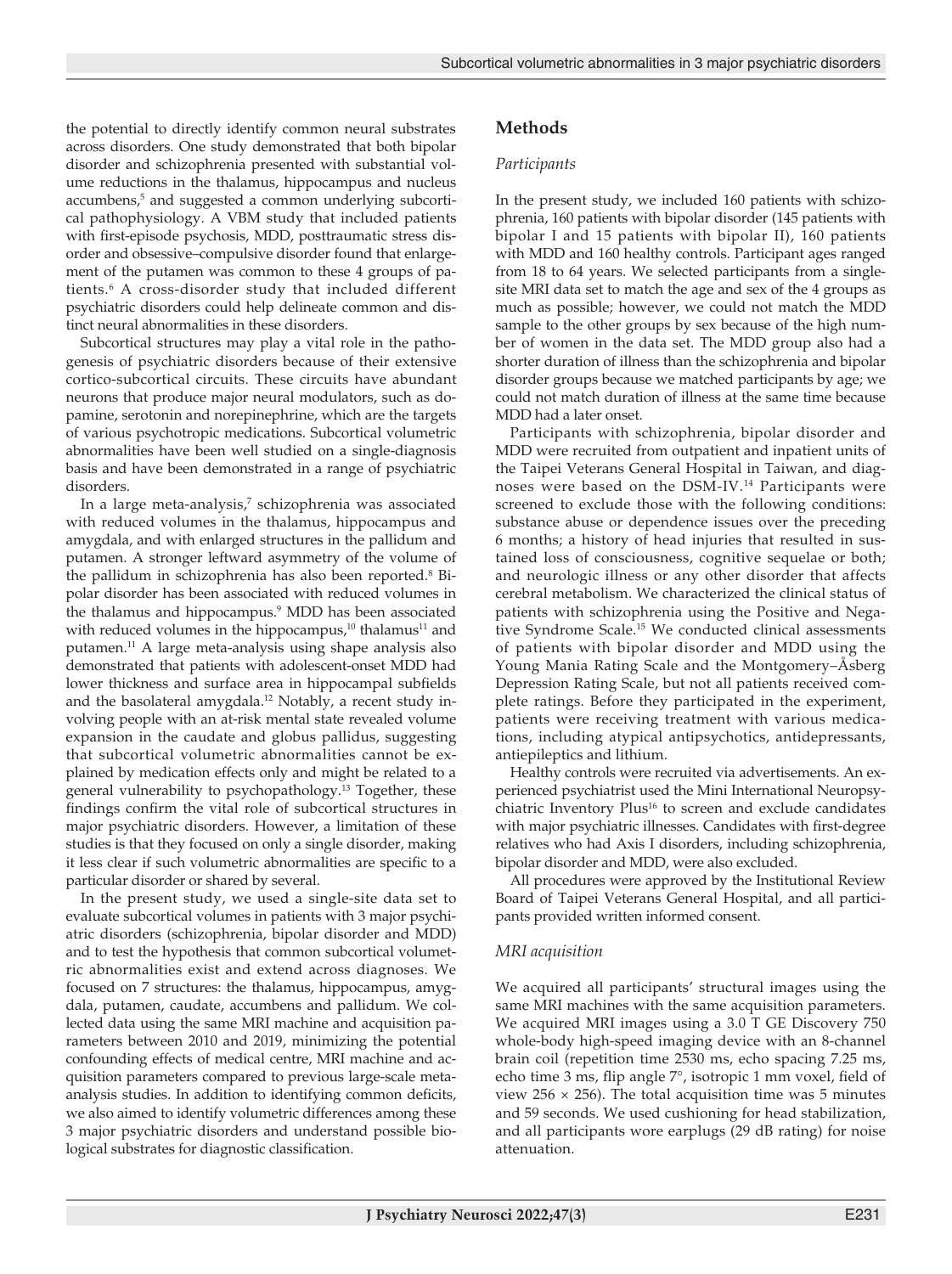## *Image processing and subcortical volumetry*

We analyzed all structural  $T_1$  images using FreeSurfer version 7.0 (www.nmr.mgh.harvard.edu/martinos).17 Images were preprocessed using a standard automatic reconstruction algorithm, and we calculated the volumes of the thalamus, caudate, putamen, pallidum, accumbens, hippocampus and amygdala for statistical analysis. We also evaluated the lateral ventricles and intracranial volume (ICV) because they have been frequently reported in previous studies, and ICV is an essential covariate in between-group comparisons of subcortical volume.

We initially collected and evaluated the MRI images of 927 participants (222 patients with schizophrenia, 263 patients with bipolar disorder, 190 patients with MDD and 252 healthy controls). We visually inspected all images and excluded those of 20 participants because of motion artifacts, susceptibility artifacts or segmentation failure. Then, we selected 160 participants for each group according to their demographic properties.

We assessed data quality using the Qoala-T Tool (https:// github.com/Qoala-T/Qoala-T),18 which uses a supervised learning model to rate the quality of FreeSurfer-preprocessed scans. The data from all 640 participants had a Qoala-T score of greater than 50% and were included for statistical analysis. Figure 1 presents an example of the 8 subcortical structures segmented using FreeSurfer in a healthy control participant.

## *Statistical analysis*

We performed statistical analyses using SPSS version 20 (IBM). We examined differences in demographic characteristics among the 4 groups using the  $\chi^2$  test for categorical variables and analysis of variance for continuous variables.

We averaged the volumes of the left and right subcortical structures for statistical analysis. For each subcortical structure, we examined group difference in volumes using a univariate general linear model, where volume was the outcome measure, an indicator of diagnosis  $(1 = MDD, 2 =$ 



**Figure 1:** Subcortical structures evaluated in this study. (A) An example of the subcortical segmentations examined using FreeSurfer 7.0 in a healthy control participant. (B) The hippocampus and lateral ventricles were delineated in a 3-dimensional view for better visualization of their whole structures.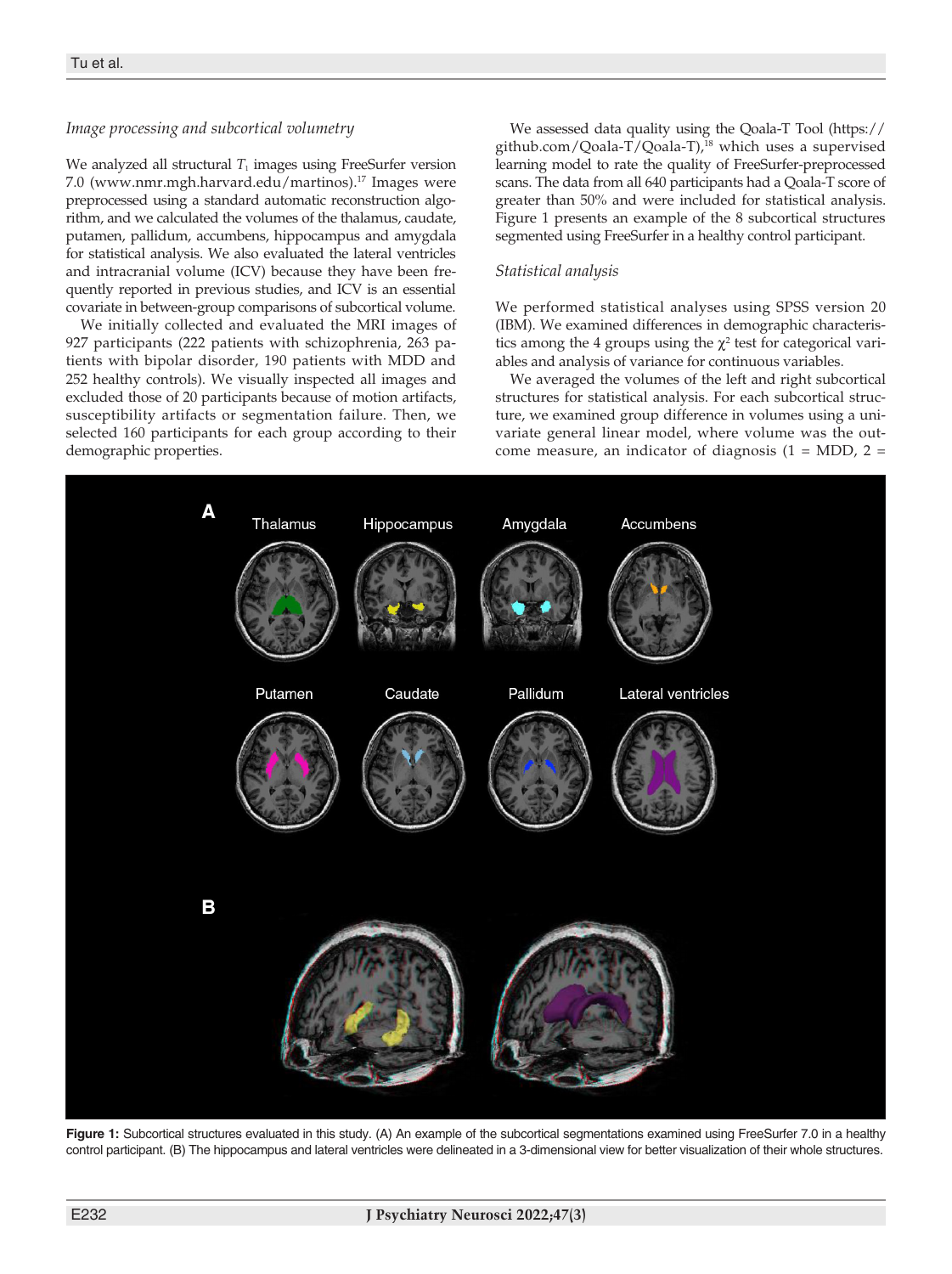bipolar disorder,  $3 =$  schizophrenia,  $4 =$  healthy control) was the predictor of interest, and age, sex and ICV were covariates of no interest. If we found a significant effect of diagnosis, we performed post hoc comparisons to understand the volumetric differences among the 4 participant groups. We have reported uncorrected *p* values with a significance threshold determined by Bonferroni correction ( $p = 0.05/9$  = 0.0056 for the main effect and  $p = 0.05/6 = 0.0083$  for post hoc pair-wise comparisons). We also estimated the effect sizes (Cohen *d*) of each patient group compared to healthy controls, adjusted for age, sex and ICV, using the *t* statistic from the independent variable of diagnosis.<sup>19</sup>

To understand the effects of illness duration and symptom severity on subcortical volumes in the 3 patient groups, we used partial correlations to evaluate the association between these clinical variables and subcortical volumes using Spearman correlation coefficients and age, sex, ICV and psychotropic use (4 dummy variables for antipsychotics, antidepressants, antiepileptics and lithium) as covariates of no interest. We defined symptom severity using the Positive and Negative Syndrome Scale total score in patients with schizophrenia, the Young Mania Rating Scale score in patients with bipolar disorder and the Montgomery–Åsberg Depression Rating Scale score in patients with MDD. We added duration of illness as a covariate in evaluating the correlation between symptom severity and subcortical volumes. In total, we performed 42 comparisons (7 structures  $\times$  2 clinical variables × 3 diagnostic groups) and determined the significance threshold by Bonferroni correction ( $p = 0.05/42 = 0.0012$ ).

**Table 1: Participant demographic and clinical characteristics**

## **Results**

#### *Demographic and clinical characteristics*

Table 1 lists participant demographic and clinical characteristics. The mean  $\pm$  standard deviation (SD) ages of participants did not differ by group: schizophrenia 37.0 ± 8.8 years; bipolar disorder  $37.8 \pm 11.5$  years; MDD  $36.8 \pm 11.9$  years; and healthy controls  $36.6 \pm 8.0$  years. As noted above, the MDD group could not be sex-matched to the other groups because it contained a high number of women. Mean illness durations for patients with schizophrenia, bipolar disorder and MDD were  $13.2 \pm 9.1$ ,  $12.6 \pm 8.9$  and  $6.7 \pm 6.8$  years, respectively.

#### *Group differences in subcortical volumes*

Detailed statistical findings for group differences in subcortical volumes are shown in Table 2 and Figure 2A.

We observed a significant difference across all diagnostic groups in the thalamus ( $F_{3,633} = 6.0$ ,  $p < 0.001$ ), hippocampus  $(F_{3,633} = 16.5, p < 0.001)$ , accumbens  $(F_{3,633} = 5.3, p = 0.001)$  and pallidum  $(F_{3,633} = 10.9, p < 0.001)$ . Further post hoc comparisons demonstrated that patients with schizophrenia (*d* = −0.42, *p* < 0.001), bipolar disorder (*d* = −0.39, *p* = 0.001) and MDD ( $d = -0.35$ ,  $p = 0.002$ ) had significantly lower thalamic volumes than healthy controls, but the clinical groups did not differ from one another.

Patients with schizophrenia (*d* = −0.77, *p* < 0.001) and bipolar disorder (*d* = −0.37, *p* = 0.001) exhibited a significant reduction

| Table 1: Participant demographic and clinical characteristics |                             |                                |                      |                                |           |  |  |
|---------------------------------------------------------------|-----------------------------|--------------------------------|----------------------|--------------------------------|-----------|--|--|
| Characteristic                                                | Schizophrenia*<br>$n = 160$ | Bipolar disorder*<br>$n = 160$ | $MDD^*$<br>$n = 160$ | Healthy controls*<br>$n = 160$ | $p$ value |  |  |
| Sex, M/F                                                      | 80/80                       | 80/80                          | 47/113               | 80/80                          | < 0.001   |  |  |
| Age, yr                                                       | $37.0 \pm 8.8$              | $37.8 \pm 11.5$                | $36.8 \pm 11.9$      | $36.6 \pm 8.0$                 | 0.72      |  |  |
| Education, yr                                                 | $13.4 \pm 2.8$              | $14.0 \pm 2.8$                 | $13.7 \pm 3.1$       | $15.4 \pm 1.8$                 | < 0.001   |  |  |
| Age at illness onset, yr                                      | $23.7 \pm 6.8$              | $25.3 \pm 9.9$                 | $30.3 \pm 12.0$      |                                | < 0.001   |  |  |
| Illness duration, yr                                          | $13.2 \pm 9.1$              | $12.6 \pm 8.9$                 | $6.7 \pm 6.8$        |                                | < 0.001   |  |  |
| Positive and Negative Syndrome Scale                          |                             |                                |                      |                                |           |  |  |
| <b>Total score</b>                                            | $63.6 \pm 17.6$             |                                |                      |                                |           |  |  |
| Positive subscale                                             | $14.4 \pm 5.0$              |                                |                      |                                |           |  |  |
| Negative subscale                                             | $16.9 \pm 5.5$              |                                |                      |                                |           |  |  |
| Psychopathology                                               | $32.3 \pm 9.2$              | -                              |                      |                                |           |  |  |
| Montgomery-Åsberg Depression Scale                            |                             |                                |                      |                                |           |  |  |
| Mean score                                                    |                             | $13.3 \pm 8.9$                 | $24.0 \pm 9.9$       |                                |           |  |  |
| Participants with data, $n$ (%)                               |                             | 97(60.6)                       | 139 (86.9)           |                                |           |  |  |
| Young Mania Rating Scale                                      |                             |                                |                      |                                |           |  |  |
| Mean score                                                    |                             | $4.3 \pm 5.5$                  | $1.5 \pm 1.9$        |                                |           |  |  |
| Participants with data, $n$ (%)                               |                             | 127 (79.4)                     | 160 (100)            |                                |           |  |  |
| Psychotropic use, n (%)                                       |                             |                                |                      |                                |           |  |  |
| Antipsychotic                                                 | 148 (92.5)                  | 85 (53.1)                      | 27 (16.9)            |                                |           |  |  |
| Antidepressant                                                | 51(31.9)                    | 38 (23.8)                      | 73 (45.6)            |                                |           |  |  |
| Antiepileptic                                                 | 77 (48.1)                   | 102 (63.8)                     | 22 (13.8)            |                                |           |  |  |
| Lithium                                                       | 6(3.8)                      | 28 (17.5)                      | 1(0.6)               |                                |           |  |  |
|                                                               |                             |                                |                      |                                |           |  |  |

 $=$  female; M = male; MDD = major depressive disorder; SD = standard deviation.

\*Values are mean + SD unless otherwise specified.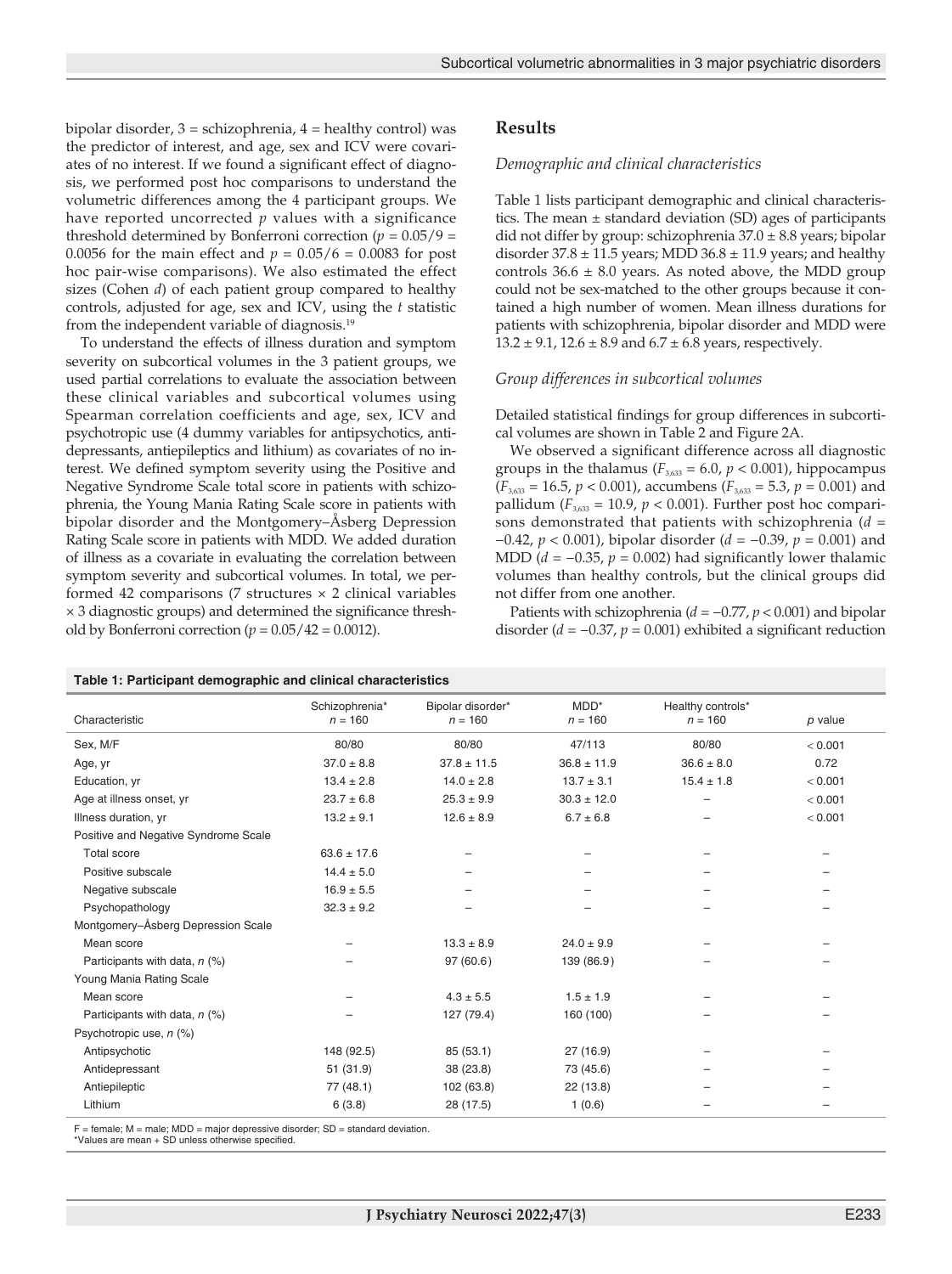in hippocampal volume compared to healthy controls; the reduction observed in patients with MDD was not significant (*d* = −0.23, *p* = 0.046). Patients with schizophrenia also had significantly lower hippocampal volumes than patients with bipolar disorder (*d* = −0.54, *p* < 0.001) and MDD (*d* = *−*0.41, *p* < 0.001), suggesting a more severe volumetric deficit in schizophrenia.

Patients with schizophrenia showed significantly lower volumes in the accumbens than healthy controls (*d* = *−*0.44, *p* < 0.001) and patients with MDD (*d* = −0.31, *p* = 0.006). Patients with schizophrenia also exhibited significantly higher volumes in the pallidum than healthy controls (*d* = 0.33,  $p = 0.003$ ), patients with bipolar disorder ( $d = 0.53$ ) *p* < 0.001) and patients with MDD (*d* = 0.58, *p* < 0.001).

In summary, the 3 major psychiatric disorders shared a common feature of decreased thalamic volume. Larger pallidal and smaller hippocampal volumes differentiated schizophrenia from bipolar disorder and MDD. For visualization of these common volumetric abnormalities, Cohen *d* effect sizes and 95% confidence intervals for differences in subcortical volumes between groups are shown in Figure 2B.

To control for the potential effects of psychotropic use and illness duration on our findings, we performed an analysis in which we added these variables as additional covariates (antipsychotics, antidepressants, antiepileptics and lithium as 4 dummy variables). The findings of the control analysis still revealed a significant difference across the 3 clinical groups for the volumes of the hippocampus ( $F_{2,469} = 7.17$ ,  $p = 0.001$ ) and pallidum  $(F_{2,469} = 8.01, p < 0.001)$ , but not the accumbens  $(F<sub>2.469</sub> = 1.82, p = 0.16).$ 

To evaluate potential hemispheric differences in subcortical volumetric abnormalities across the 3 clinical groups, we conducted a supplementary analysis that compared left and right subcortical structures separately (detailed results in Appendix 1, Table S1, available at www.jpn.ca/lookup/ doi/10.1503/jpn.210154/tab-related-content). Several of our findings related to the pallidum and accumbens were hemisphere-specific. Patients with schizophrenia had significantly higher volumes in the left and right pallidum than patients with bipolar disorder and MDD, but only showed significantly higher volumes in the left pallidum compared to healthy controls. Furthermore, patients with schizophrenia only showed significantly lower volumes in the right accumbens compared to patients with MDD and healthy controls.

## *Correlation analysis with clinical features*

After correcting for multiple comparisons, we found no significant correlation between subcortical volumes and illness duration or symptom severity in the 3 clinical groups. The detailed results of correlation analysis are shown in Appendix 1, Table S2.

## **Discussion**

In the present study, we evaluated the volumes of major subcortical structures in patients with schizophrenia, bipolar disorder and MDD to identify common and distinct abnormalities in these 3 major psychiatric disorders. Thalamic volume was decreased in all 3 patient groups, and we found no significant difference among them, implying a neural deficit that

| Table 2: Subcortical volume and group differences, general linear models |  |  |
|--------------------------------------------------------------------------|--|--|
|--------------------------------------------------------------------------|--|--|

|                                                               | Subcortical volume, mm <sup>3*</sup> |                               |                           |                               |             |                        |                                                                                                        |  |
|---------------------------------------------------------------|--------------------------------------|-------------------------------|---------------------------|-------------------------------|-------------|------------------------|--------------------------------------------------------------------------------------------------------|--|
| Structure                                                     | Schizophrenia<br>$n = 160$           | Bipolar disorder<br>$n = 160$ | <b>MDD</b><br>$n = 160$   | Healthy controls<br>$n = 160$ | $F_{3.363}$ | p value                | Post hoc comparisons                                                                                   |  |
| Thalamus                                                      | $7140.1 \pm 760.7$                   | $7181.8 \pm 867.0$            | $7231.5 \pm 808.4$        | $7550.9 \pm 750.1$            | 6.0         | $< 0.001$ <sup>+</sup> | Schizophrenia =<br>bipolar disorder = MDD<br>< healthy controls                                        |  |
| Hippocampus                                                   | $3881.9 \pm 348.7$                   | $4017.4 \pm 405.8$            | $4054.1 \pm 372.9$        | $4183.9 \pm 386.8$            | 16.5        | $0.001 +$              | Schizophrenia < bipolar<br>disorder < healthy controls;<br>schizophrenia < $MDD =$<br>healthy controls |  |
| Amygdala                                                      | $1724.4 \pm 207.7$                   | $1742.0 \pm 221.0$            | $1755.3 \pm 213.9$        | $1811.0 \pm 221.3$            | 3.6         | 0.014                  |                                                                                                        |  |
| Accumbens                                                     | $540.2 \pm 103.4$                    | $560.6 \pm 102.0$             | $574.2 \pm 101.9$         | $593.8 \pm 107.5$             | 5.3         | $0.001+$               | Schizophrenia < $MDD =$<br>healthy controls                                                            |  |
| Putamen                                                       | $5186.6 \pm 555.0$                   | $5076.7 \pm 655.8$            | $5068.3 \pm 563.8$        | $5279.1 \pm 615.6$            | 3.1         | 0.027                  |                                                                                                        |  |
| Caudate                                                       | $3722.9 \pm 463.4$                   | $3599.6 \pm 471.5$            | $3695.9 \pm 424.1$        | $3763.0 \pm 477.1$            | 3.3         | 0.02                   |                                                                                                        |  |
| Pallidum                                                      | $1893.5 \pm 238.9$                   | $1802.5 \pm 241.4$            | $1789.6 \pm 215.8$        | $1872.0 \pm 222.5$            | 10.9        | $< 0.001$ <sup>+</sup> | Schizophrenia ><br>bipolar disorder = MDD<br>$=$ healthy controls                                      |  |
| Lateral ventricle                                             | $9387.7 + 4844.2$                    | $9085.3 + 4582.9$             | $7635.5 \pm 3992.4$       | $7365.3 \pm 3514.1$           | 14.6        | $< 0.001$ †            | Schizophrenia =<br>bipolar disorder > MDD<br>= healthy controls                                        |  |
| Intracranial volume                                           | $1404012.9 +$<br>183873.2            | $1419487.3 +$<br>184604.6     | $1420293.2 +$<br>152378.9 | $1460416.2 +$<br>183226.0     |             |                        |                                                                                                        |  |
| $MDD =$ major depressive disorder; $SD =$ standard deviation. |                                      |                               |                           |                               |             |                        |                                                                                                        |  |

\*Values are mean + SD.

†*p* < 0.05 (Bonferroni corrected).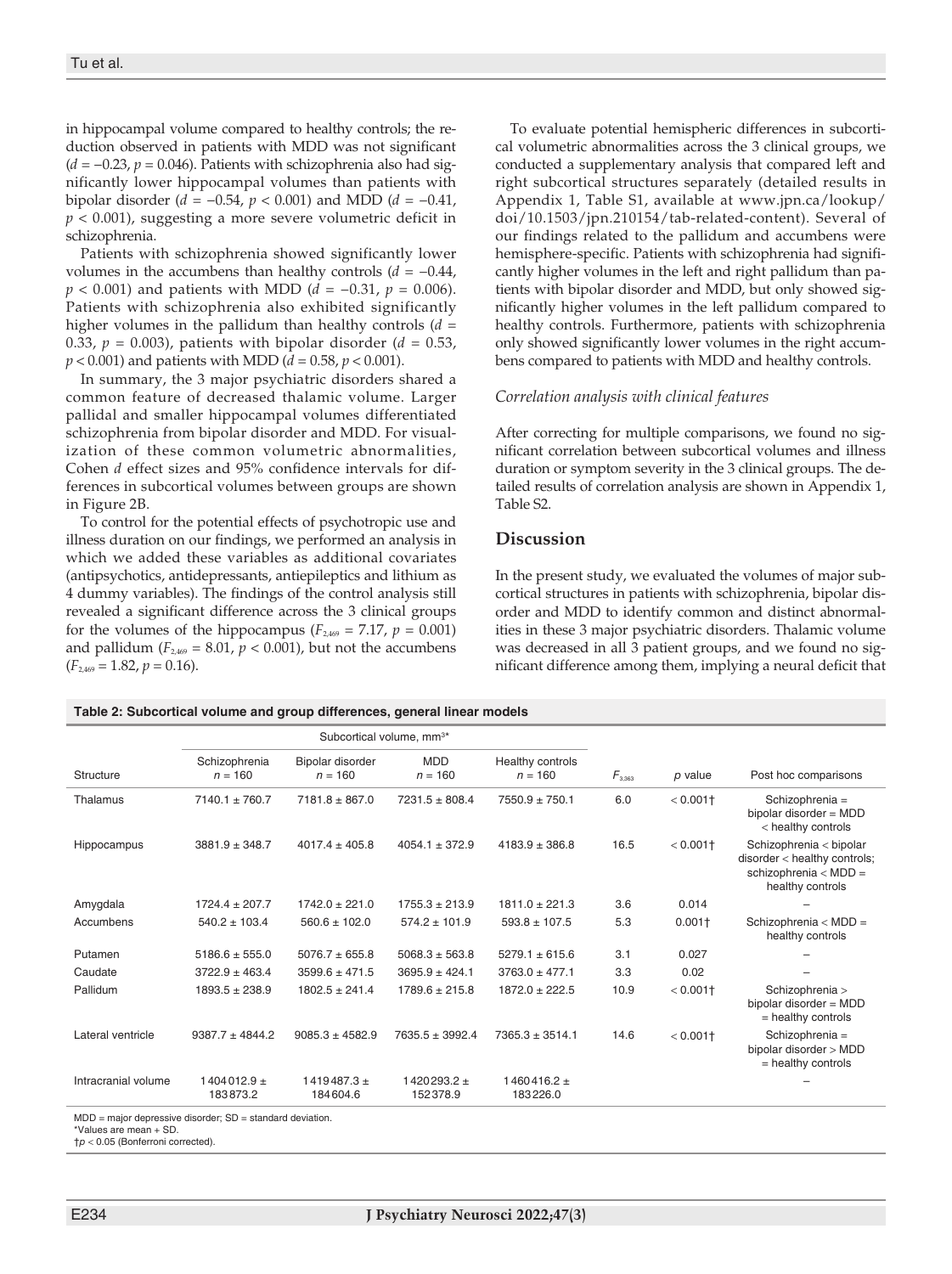

**Figure 2:** Common and distinct subcortical volumetric abnormalities in patients with schizophrenia, bipolar disorder and MDD. (A) We assessed the model-adjusted volumes of the subcortical structures (mean  $\pm$  standard deviation) for each diagnostic group and evaluated differences among the 4 diagnostic groups using general linear models; \*p < 0.05 (Bonferroni-corrected) in post hoc comparisons. (B) We calculated the effect size (Cohen *d*) and 95% confidence interval for differences in subcortical volume between each patient group and healthy controls to better visualize common volumetric abnormalities. Decreased thalamic volume was a common feature of the 3 disorders; \**p* < 0.05 (Bonferroni-corrected) compared to healthy controls. MDD = major depressive disorder.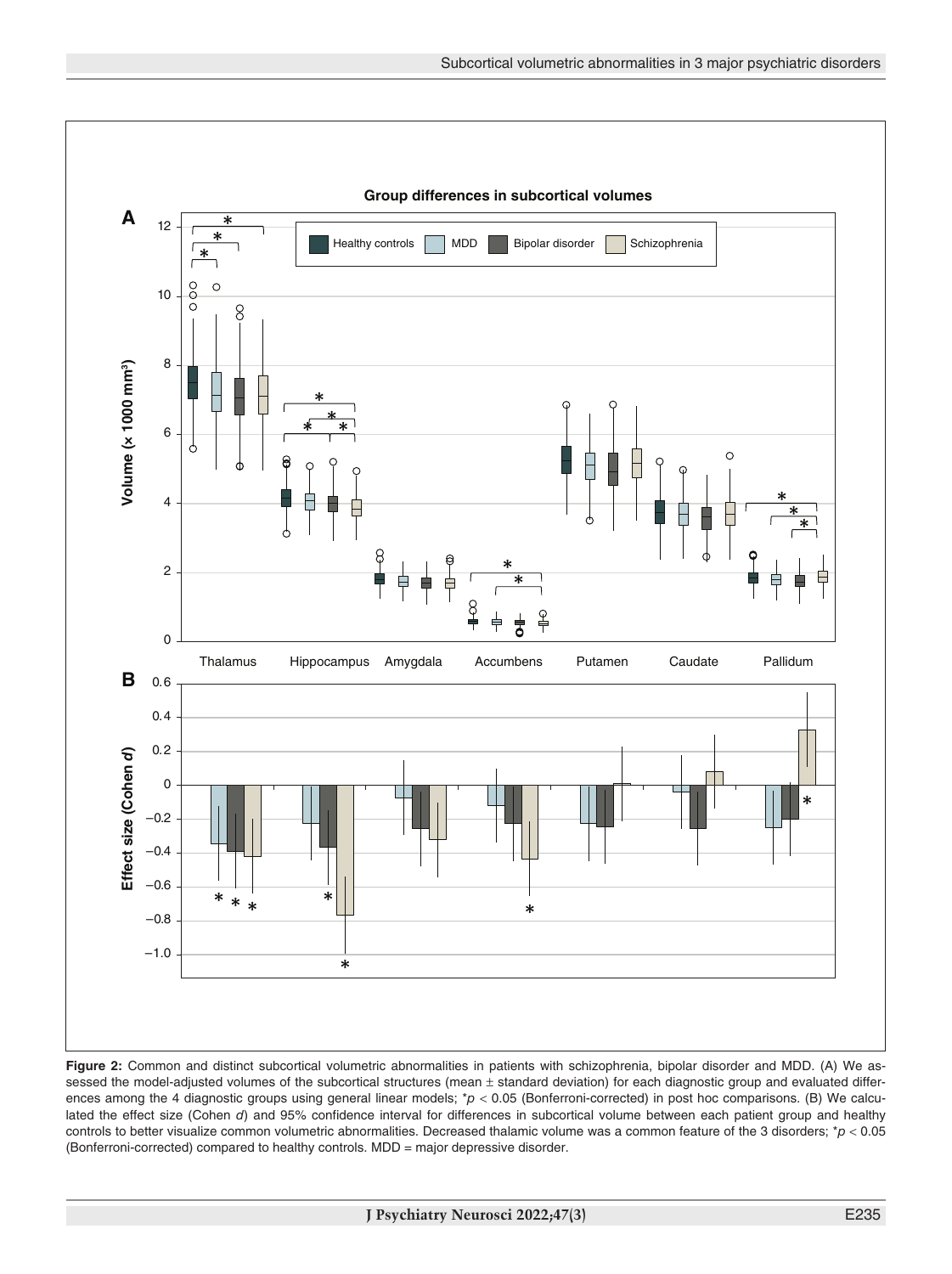was common to all. This finding was consistent with our hypothesis that common subcortical volumetric abnormalities exist and extend across diagnoses. The schizophrenia, bipolar disorder, and MDD groups exhibited graded reductions in hippocampal volumes, and hippocampal volume was significantly lower in the schizophrenia group than in the bipolar disorder and MDD groups. In contrast, the schizophrenia group had a significantly higher pallidal volume than the bipolar disorder and MDD groups. These differences in hippocampal and pallidal volumes among the 3 patient groups were still significant after controlling for psychotropic use and duration of illness. The correlation between structural volume and symptom severity was more significant in the MDD group; decreased thalamic and accumbens volumes were associated with more severe depression.

The thalamus plays a crucial role in the organization of cortical and subcortical functions through its wide connections with the cortex, limbic system, basal ganglion and cerebellum. Deficits in thalamus function may contribute to sensory, cognitive and affective symptoms in various psychiatric disorders. For example, a follow-up study of patients with 22q11.2 micro deletion syndrome (30%–35% of whom eventually developed schizophrenia) demonstrated that patients with auditory hallucinations had hyperconnectivity between the thalamus and cortical areas devoted to the primary processing of hearing and to the Wernicke area.<sup>20</sup>

The role of the thalamus in schizophrenia has been studied extensively. For example, a large-scale follow-up study of first-episode schizophrenia revealed that the size of the thalamus was already decreased in patients with first-episode schizophrenia, and that it continued to decrease after illness onset.<sup>21</sup> Consistent with our findings, decreased thalamic volume was observed in patients with schizophrenia as well as patients with bipolar disorder in a cross-disorder study,<sup>5</sup> and in a meta-analysis of VBM studies.<sup>22</sup> As well, a previous meta-analysis<sup>23,24</sup> reported lower thalamic volumes in patients with MDD. The present study demonstrated that the decreased thalamic volume we observed in the 3 patient groups (schizophrenia, bipolar disorder and MDD) was the main subcortical abnormality shared by these 3 major disorders.

The hippocampus is a major structure of the limbic system, and hippocampal volume deficits have been implicated in early-onset psychosis,<sup>25</sup> schizophrenia,<sup>7</sup> bipolar disorder<sup>9</sup> and MDD.4,10 In the present study, patients with schizophrenia and bipolar disorder had decreased hippocampal volumes; in patients with MDD, the reduction was not significant. This finding may have been because patients with MDD in the present study had a later illness onset and a shorter duration of illness; a large-scale study indicated that reductions in hippocampal volume were present mainly in recurrent and early-onset  $(\leq 21 \text{ yr})$  MDD, absent in patients with a first episode and less pronounced in patients with a late onset of illness  $(> 21 \text{ yr})$ .<sup>10</sup>

Consistent with our findings, several studies have provided evidence of more severe hippocampal deficits in

schizophrenia. Rimol and colleagues<sup>5</sup> reported a nonsignificant trend of lower hippocampal volumes in schizophrenia compared to bipolar disorder. Furthermore, Meisenzahl and colleagues<sup>26</sup> demonstrated that patients with schizophrenia had significantly lower bilateral hippocampal volumes than patients with MDD. Taken together, these findings suggest that patients with schizophrenia have more severe reductions in hippocampal volume than patients with bipolar disorder and MDD.

Our correlation analysis did not find a significant correlation between hippocampal volume and illness duration in patients with schizophrenia; this finding was not totally consistent with those of previous studies. For example, one study found that smaller whole hippocampal volume was associated with longer duration of untreated psychosis.<sup>27</sup> Another compared 2 independent cohorts with mean illness durations of 7 and 18 years; it revealed that patients with a shorter duration of illness had significant cross-sectional volume deficits only in the CA1 subfield, and more chronic schizophrenia patients showed diffuse cross-sectional volume deficits across all subfields.<sup>28</sup> However, another study showed progressive hippocampal volume loss only in the early course of illness in patients with schizophrenia — not in the more chronic stages of illness — and higher exposure to atypical antipsychotic medication was related to a smaller decrease in hippocampal volume over time.<sup>29</sup> A meta-analysis of 44 imaging studies showed that patients with first-episode and chronic schizophrenia had hippocampal volume reductions of similar size.30

To further clarify this issue, we conducted an additional analysis that divided our patients into 4 groups according to duration of illness (2.8  $\pm$  2.0, 9.0  $\pm$  1.3, 15.0  $\pm$  2.2 and 26.4  $\pm$ 5.1 yr, separately) and found similar hippocampal volume deficits regardless of quite distinct illness durations (Appendix 1, Table S3). The fact that all patients with schizophrenia in the present study used atypical antipsychotics chronically, and that we did not analyze hippocampal subfields, may have contributed to the discrepancy between our findings and those of previous investigations.

The pallidum, a major component of the basal ganglia, receives substantial γ-aminobutyric acid (GABA)–ergic inputs from the striatum (putamen and caudate) and sends direct outputs to the thalamus. Increased pallidal volumes and early-onset psychosis with short illness duration<sup>25</sup> have been consistently demonstrated in previous MRI studies of schizophrenia.<sup>7,31</sup> One potential mechanism for the enlargement of the pallidum is high blood flow in the striatal structures in schizophrenia,<sup>32</sup> which may be caused by a hyperdopaminergic state.33,34 Antipsychotic use may play a vital role in this, because pallidal volume has been positively correlated with antipsychotic dose administered in schizophrenia groups;31,35 however, a larger pallidum volume has also been reported in unmedicated, healthy relatives of patients with schizophrenia,<sup>36</sup> and individuals with an at-risk mental state.13 These findings suggest that the increased pallidal volume is related to a general vulnerability to psychopathology.

Studies have demonstrated a lower pallidum volume in patients with bipolar disorder than in those with MDD.<sup>37,38</sup>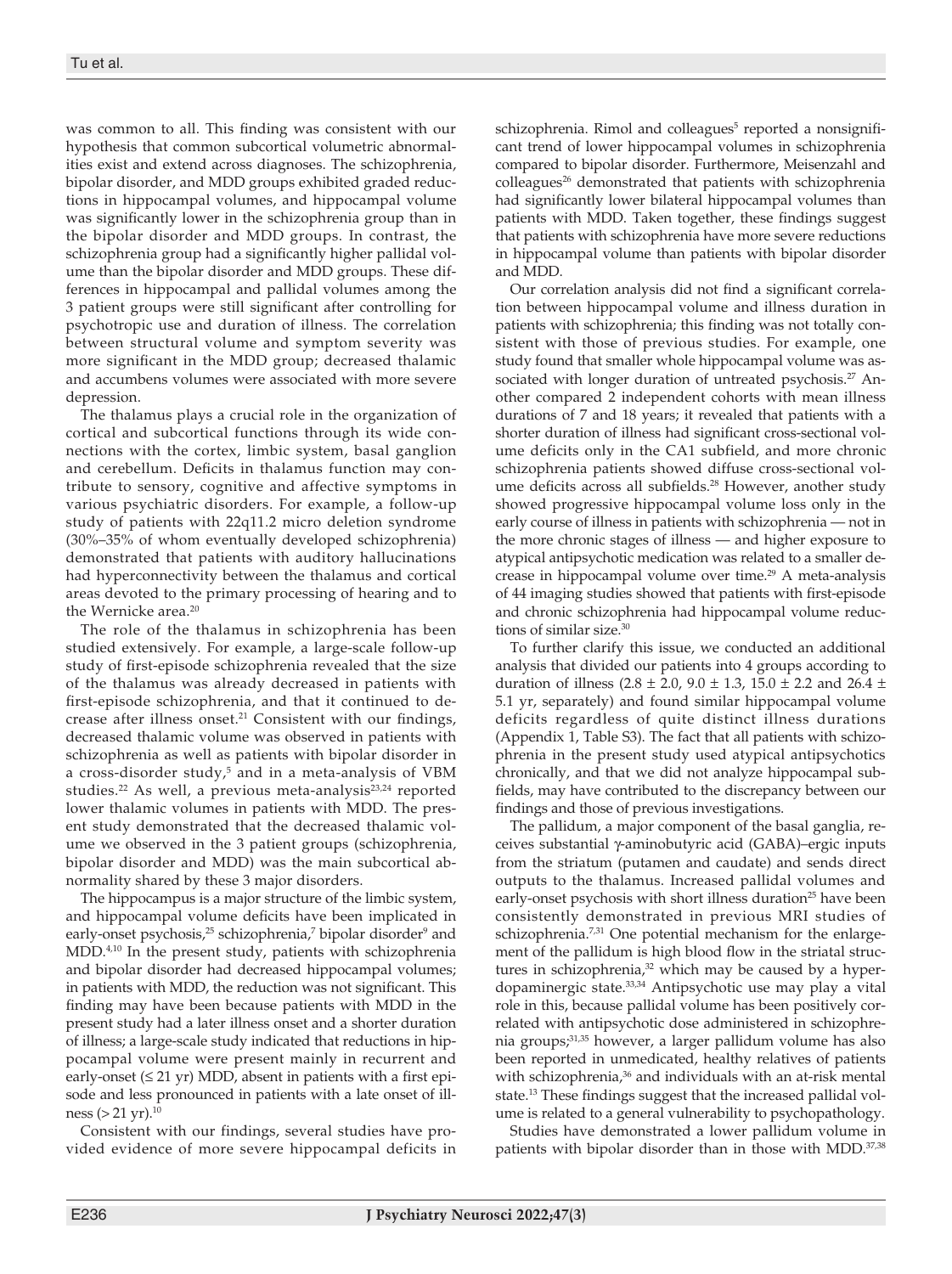Although the volume of the pallidum in patients with MDD has been less studied, a meta-analysis revealed a trend of a lower volume in these patients.<sup>24</sup> Another study found that atrophy level in the left pallidum was positively correlated with the severity of suicidal risk in patients with MDD who had suicidal ideation.<sup>39</sup> In summary, the findings of the present study indicate that changes in pallidal volume occur in different directions in schizophrenia and bipolar disorder or MDD; in this way, the pallidum serves as the subcortical structure with the most distinct volumetric features among the 3 disorders.

## *Limitations*

This study had several limitations. First, participants in all of our patient groups were taking psychotropic medications, which can affect the basal ganglion–related structures of the putamen, caudate and pallidum. A cross-sectional meta-analysis reported that daily antipsychotic doses were positively correlated with the left pallidal volume and negatively correlated with right hippocampal volume.<sup>40</sup> Another meta-analysis reported that higher antipsychotic exposure was significantly associated with an increased basal ganglia volume.<sup>41</sup> However, a meta-analysis of longitudinal studies demonstrated no significant effect of antipsychotic treatment on caudate volume in schizophrenia.<sup>42</sup> Still another meta-analysis<sup>7</sup> indicated that many unmedicated patients demonstrated more severe deficits in hippocampal volume, indicating a normalization effect of antipsychotics on the hippocampus. Although the effects of antipsychotics on subcortical volumes are not totally consistent, they were likely the major confounders in this study.

Second, because of the cross-sectional design of our study, we could not determine whether these abnormalities developed gradually during illness, appeared before illness, or appeared in the early stages of illness. A metaanalysis of VBM studies revealed considerable overlap in the regions affected in both first-episode and chronic schizophrenia, including grey matter decreases in the thalamus, left uncus or amygdala region, left and right insula, anterior cingulate, and left inferior frontal gyrus.<sup>43</sup> Another study in first-episode schizophrenia demonstrated significantly smaller volumes in the amygdala, hippocampus and thalamus, as well as in total cortical grey matter, in patients with schizophrenia compared to controls.<sup>44</sup> A large-scale study of early-onset psychosis with a short illness duration (1.5 yr) found significantly lower hippocampal volumes and higher caudate and pallidal volumes in patients compared to controls.25 Together, these findings suggest that such abnormalities occurred in the early stages of the illness. Additional longitudinal follow-up studies of first-episode patients should be performed to examine progressive changes in these structures.

Third, the MRI images used in this study were collected between 2010 and 2019, and updates of console software took place each year during this period. Although the major purpose of these updates was to fix bugs in previous versions and make machine operation more smooth

without a substantial effect on image properties, this was a potential confounder in the present study and should be considered in the interpretation of our findings.

Finally, we were unable to match patients with MDD with the other 2 diagnostic groups in terms of sex and illness duration because the MDD group had a higher number of women and a later onset of illness than the schizophrenia and bipolar disorder groups. Our findings related to the hippocampus should be interpreted with caution because Schmaal and colleagues<sup>10</sup> reported a significant effect of onset age and illness duration on the hippocampal volume reductions in patients with MDD.

# **Conclusion**

We used a large, single-site data set to identify common and distinct subcortical volumetric abnormalities in patients with schizophrenia, bipolar disorder and MDD. Our findings revealed that decreased thalamic volume is a common feature of these 3 major psychiatric disorders. The distinct volumetric differences we found in the pallidum and hippocampus for schizophrenia versus bipolar disorder or MDD may provide critical clues to a biological basis for the century-long Kraepelinian distinction between these illnesses.

**Acknowledgements:** The study was supported by grants from Taipei Veterans General Hospital (V109E-002-4[109]), Yen Tjing Ling Medical Foundation (CI109-02) and the Ministry of Science and Technology (99-2628-B-010-021-MY2, 102-2420-H-010-003, 103-2314-B-075-065-MY2, 104-2314-B-075-017, 105-2314-B-010-064-MY3, 108-2314-B-075-038 and 109-2314-B-075-062). The study also received technical support from the Big Data Center, Taipei Veterans General Hospital.

**Affiliations:** From the Department of Medical Research, Taipei Veterans General Hospital, Taipei, Taiwan (Tu, Chang); the Department of Psychiatry, Taipei Veterans General Hospital, Taipei, Taiwan (Tu, Chang, Chen, Hsu, Lin, Li, Bai); the Institute of Philosophy of Mind and Cognition, National Yang Ming Chiao Tung University, Taipei, Taiwan (Tu); the Department of Psychiatry, Faculty of Medicine, National Yang Ming Chiao Tung University, Taipei, Taiwan (Tu, Chen, Hsu, Lin, Li, Su, Bai); the Department of Biomedical Engineering, National Yang Ming Chiao Tung University, Taipei, Taiwan (Chang); the Institute of Brain Science, National Yang Ming Chiao Tung University, Taipei, Taiwan (Lin, Li, Su, Bai); the Department of Psychiatry, Cheng Hsin General Hospital, Taipei, Taiwan (Su).

#### **Competing interests:** None declared.

**Contributors:** P.-C. Tu and W.-C. Chang designed the study. All authors acquired the data, which P.-C. Tu, W.-C. Chang and Y.-M. Bai analyzed. P.-C. Tu wrote the paper, which all authors reviewed. All authors approved the final version to be published and can certify that no other individuals not listed as authors have made substantial contributions to the paper.

**Data sharing:** The data that support the findings of this study are available from the authors. Restrictions in relation to potentially person identifiable information apply.

**Content licence:** This is an Open Access article distributed in accordance with the terms of the Creative Commons Attribution (CC BY-NC-ND 4.0) licence, which permits use, distribution and reproduction in any medium, provided that the original publication is properly cited, the use is noncommercial (i.e., research or educational use), and no modifications or adaptations are made. See: https://creativecommons. org/licenses/by-nc-nd/4.0/